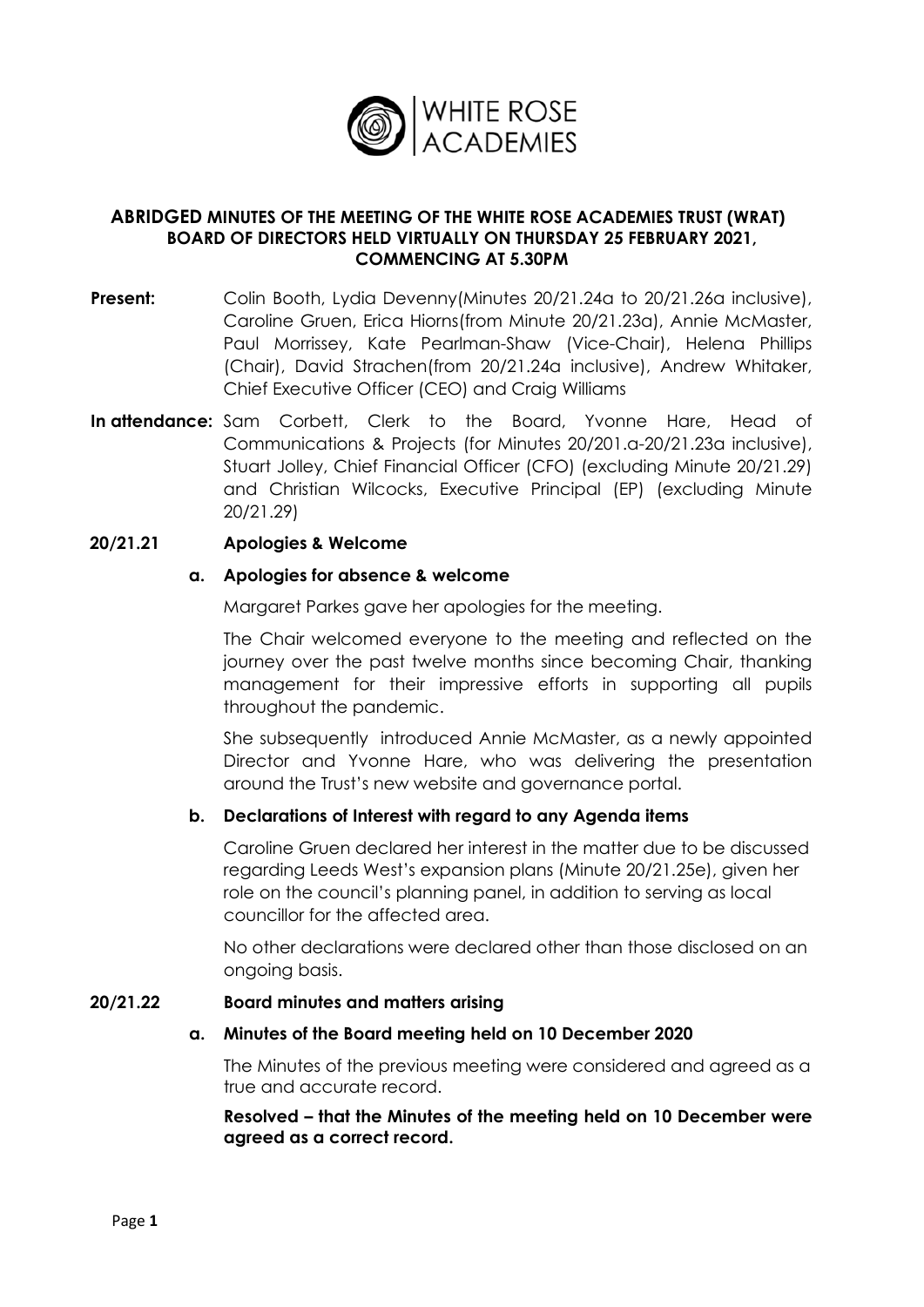### **b. Matters Arising**

#### **i. Summary of matters arising from previous meetings**

The summary of matters arising to date was considered. The Board noted the updates against each item.

With regard to Minute 19.2016f, the Clerk highlighted that the equality and diversity report had been deferred to the April meeting.

The CFO provided a brief update in relation to Minute 20/21.14 regarding the strategy session scheduled for 8 March.

The Chair provided an update regarding progress made with commissioning an external review to determine fair pay levels based on job descriptions and a review of executive pay(Minute20/21.20), indicating that it would be a group-wide exercise, details of which would be shared at a future meeting. This matter would remain on the log until resolved.

### **ii. Any other matters arising**

There were no other matters discussed.

#### **20/21.23 Strategy and Implementation**

#### **a. Luminate and White Rose Vision and Strategy Update**

The Chair provided a brief introduction, followed by a brief summary of the report received in advance of the meeting.

Further to questions being raised regarding the apprenticeship programme, the CEO reported that adverts were for both internal and external candidates, using inclusive recruitment methods that reached the heart of school communities, encouraging talent from a diverse range of individuals.

Board members acknowledged the success of the Luminate World Café Event which had been a good opportunity for colleagues to network across the Group. Further to a question being raised regarding the impact that the feedback had on the Group Strategy, the Group CEO explained that feedback was still being collated and would be shared in due course, through that early indications suggested there would be no substantial changes.

The CEO emphasised the importance of supporting and protecting families, working with key agencies, to bring about sustained transformation in each academy as well as local communities. The Board acknowledged the significance of family and community support, with suggestions being made for maximising the impact of particular strategies.

The Group CEO shared some of the benefits of group collaboration, with particular reference being made to reviewing data that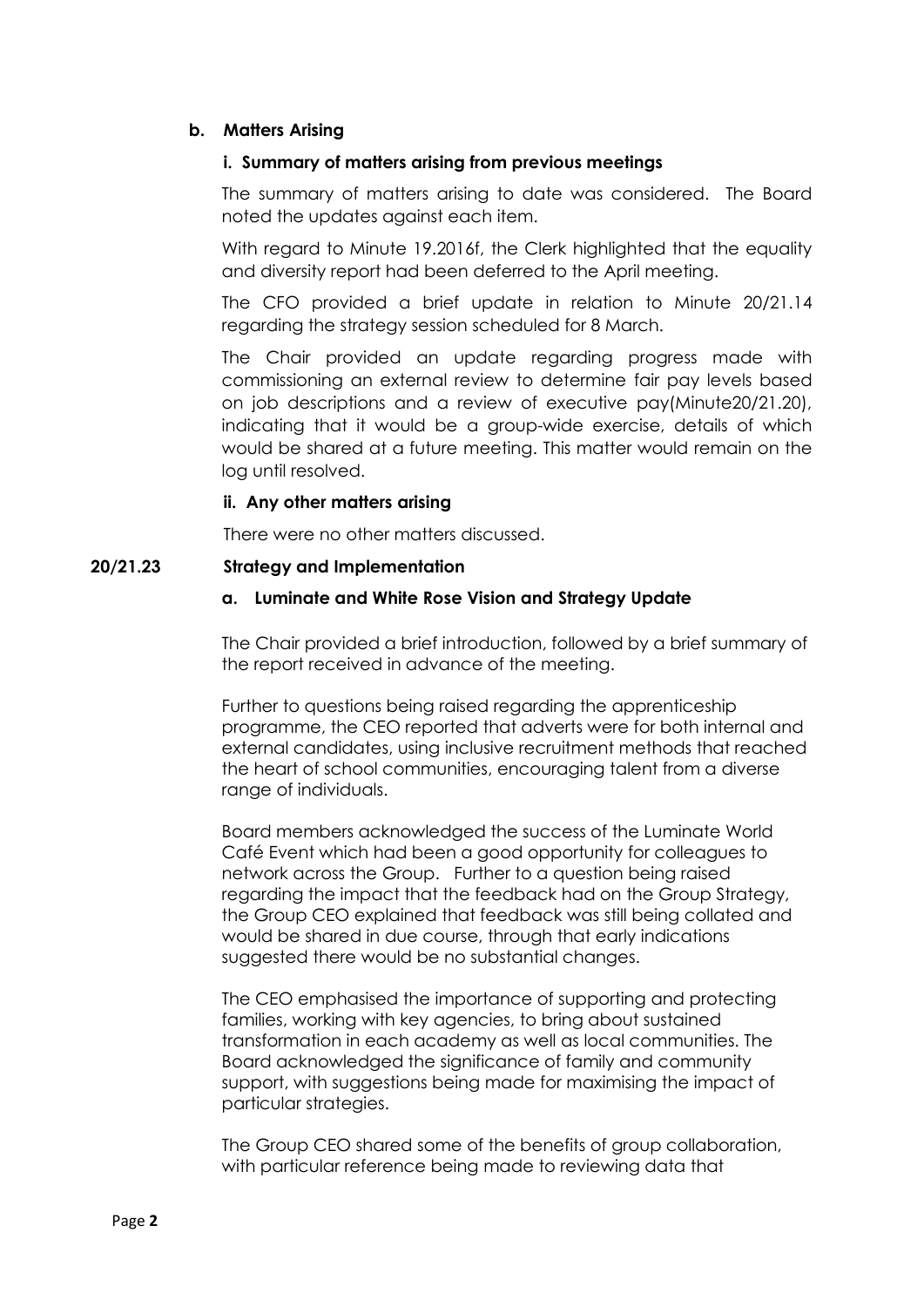highlighted significant numbers of young people in care leaving education after their first year in college.

The Board noted that under the leadership of the Chair of the Board, an externally commissioned package of support had been commissioned through the NGA with the intention of developing industry leading governance which would ultimately ensure that the 2025 Vision could be delivered.

This matter would be further explored during the strategy session on 8 March.

# **b. Governance Working Group Update**

The Vice-Chair and Clerk to the Board provided a verbal summary of recent actions including:

- a LAB Chair joining the Governance Working Group, the meeting of which would be taking place in the weeks following the Strategy Session
- general changes around systems and processes, including the format of meeting Agendas
- explorative work regarding governance arrangements which aligned with growth plans
- explorative work regarding how to strengthen and provide clarity around the relationship between Luminate and the WRAT, including drafting of a Memorandum of Understanding (MOU)
- ongoing work around Schemes of Delegation
- ongoing work around Training and Development

The Board were supportive of a numbers of individuals drafting an MOU.

# **Resolved – the Board agreed to the Vice-Chair leading on a draft MOU being developed**

**Action – the Vice-Chair to lead on developing a draft MOU with the Governance Working Group** 

#### **c. New Trust Website/Portal Changes**

Yvonne Hare delivered a presentation which explained the rationale behind the new website and portal, examples of branding and estimated timescales to complete the project. She referenced supporting the Trust's strategic aims and engagement with stakeholders.

Board members welcomed the changes. Comments were made regarding the importance of substance over marketing, with significant emphasis needed on good quality teaching and learning.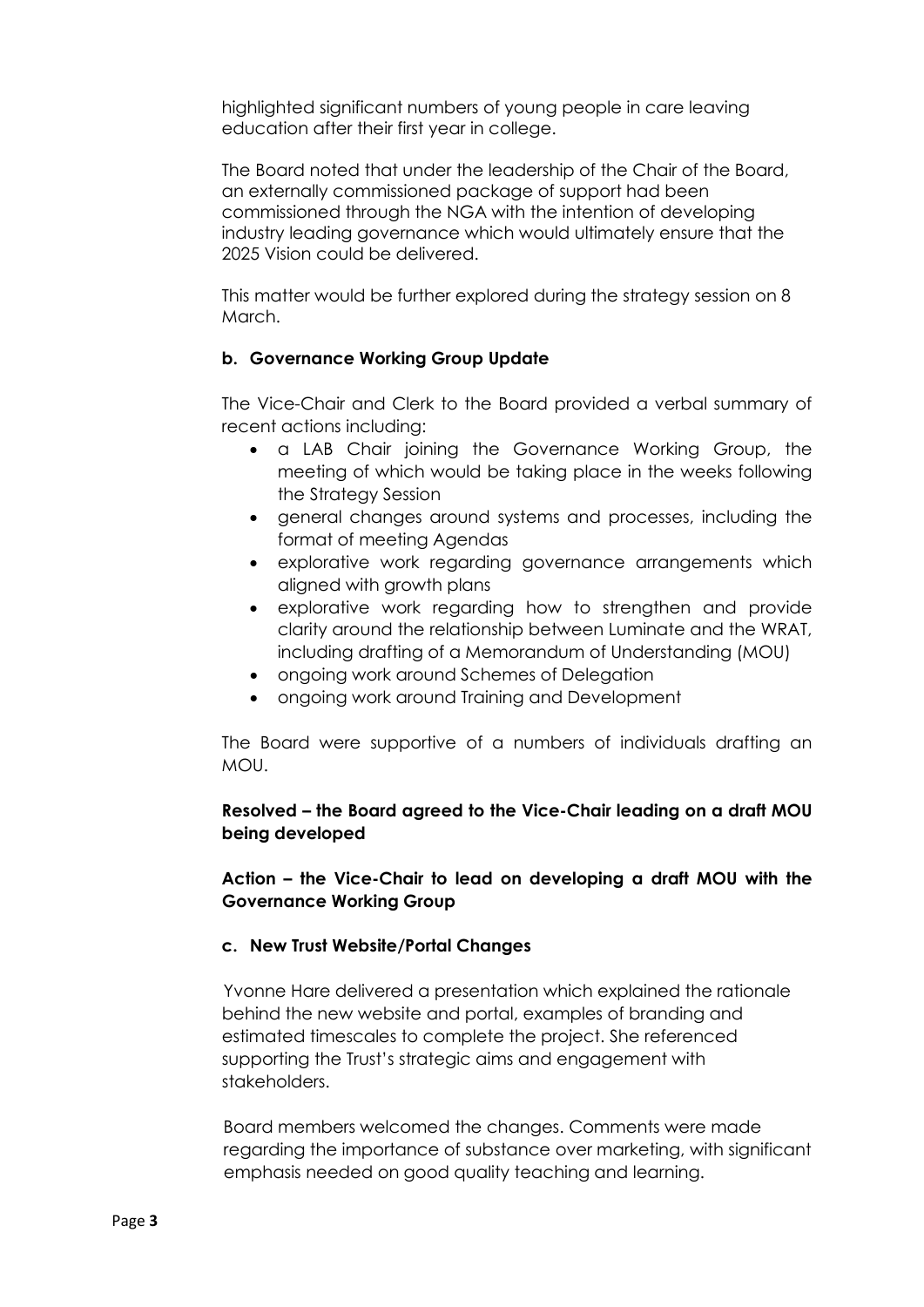The Board noted that the new Luminate website would also be introduced in the summer.

# **d. UTC Update**

The Board considered, in detail, the report relating to the University Technical College (UTC), Leeds.

The CEO explained that a number of discussion forums had taken place with colleagues from the UTC, the most recent of which had led to an invitation to the next UTC Board meeting being given to the CEO, Chair and Executive Principal.

The CEO and CFO responded to questions.

The CFO acknowledged that the plan was ambitious but necessary. He explained that targets were underpinned by the support that could be provided to leaders as well as a robust marketing campaign, both of which had been successful in previous conversions.

A further update would be provided at the next Board meeting, which the CFO anticipated would require a decision from the Board.

### **Action - a further update to be provided at the next meeting**

### **e. Ongoing communication with ESFA regarding related party transactions**

The Board noted a paper detailing ongoing discussions around related party transactions with Luminate, further to which the CFO provided a brief overview.

# **20/21.24 Trust Board and Committees governance related matters**

#### **a. Matters referred by LABs**

It was noted that no matters had been referred to the Board by Local Accountability Boards on this occasion.

# **b. Trust Website Audit**

The paper relating to the audit of the Trust's website was received and noted. The Board noted their appreciation for the update, which provided a clear summary of matters requiring immediate attention as well as those being recommended for the future. The Chair reported that all outstanding matters were being prioritised by the Trust's communications and marketing team.

#### **c. Policies/statements for approval/information**

The Board received and considered the paper relating to Trust-wide policies. The Board were asked to approve the following revised policies:

- Anti-Bullying Policy;
- Careers, Education, Information & Guidance Policy;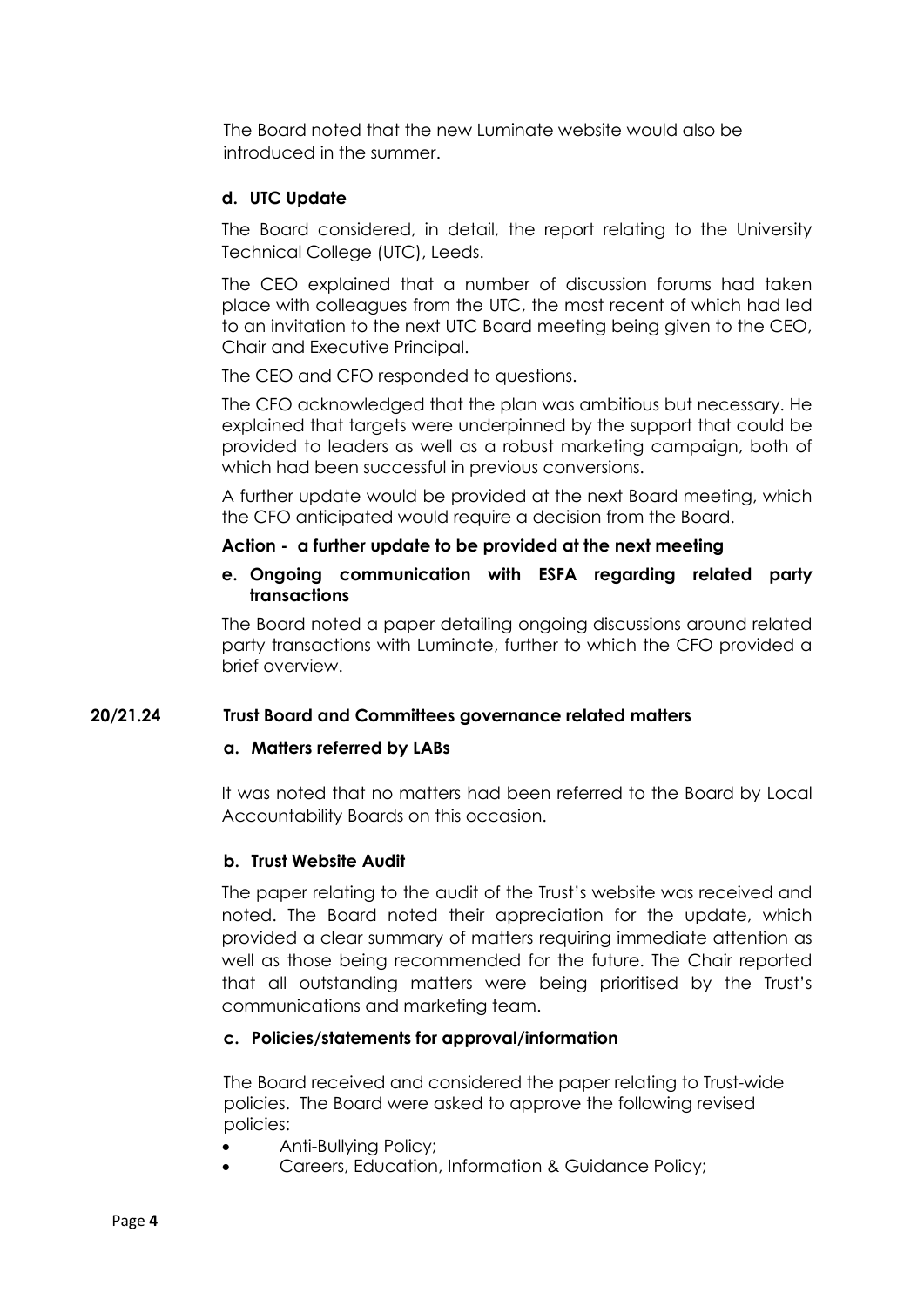- Data Protection Policy;
- Whistleblowing Policy.

In addition, the Board were asked to extend the review period of the Capability Policy to September 2021 given the process underway in relation to a number of other HR policies, as detailed in the report.

A Board member requested that future policies requiring approval were sent with all changes clearly marked rather than providing a summary cover sheet. It was agreed that this would be an enhancement to the existing process therefore the suggestion would be implemented.

A question was raised in respect of approving bodies and review periods. The Clerk reminded the Board that a review of this process had been carried out in the last academic year to reduce the number of policies being reviewed by the Board, though agreed to further review.

### **Action – the Clerk, CFO and Executive Principal would further review the process around policy management**

### **Resolved – the four policies listed above were approved and an extension granted to the review period on the Capability Policy**

# **d. Gender Pay Gap Report**

The CFO provided a brief summary with regard to the report relating to the gender pay gap analysis. He indicated that further positive actions would be taken in order to further enhance what had been done over the last twelve months.

# **20/21.25 Audit, Risk and Finance Matters**

#### **a. Audit, Risk and Finance Extraordinary Meeting Minutes**

The Chair of the Audit, Risk and Finance (ARF) Committee gave a brief summary of the meeting which focussed exclusively on the cyberattack, indicating that robust discussions were held in order to satisfy the Committee that work undertaken had significantly reduced the risk of a similar attack in the future having the same impact on the Group.

# **b. Group Report on Cyber Attack**

The Board received the Group's Report that was discussed in detail at the Group Board as well as WRAT's Audit, Risk and Finance Extraordinary Committee meeting, as detailed above. Board members that served on the Committee emphasised that a healthy level challenge had taken place in respect of reviewing the information presented.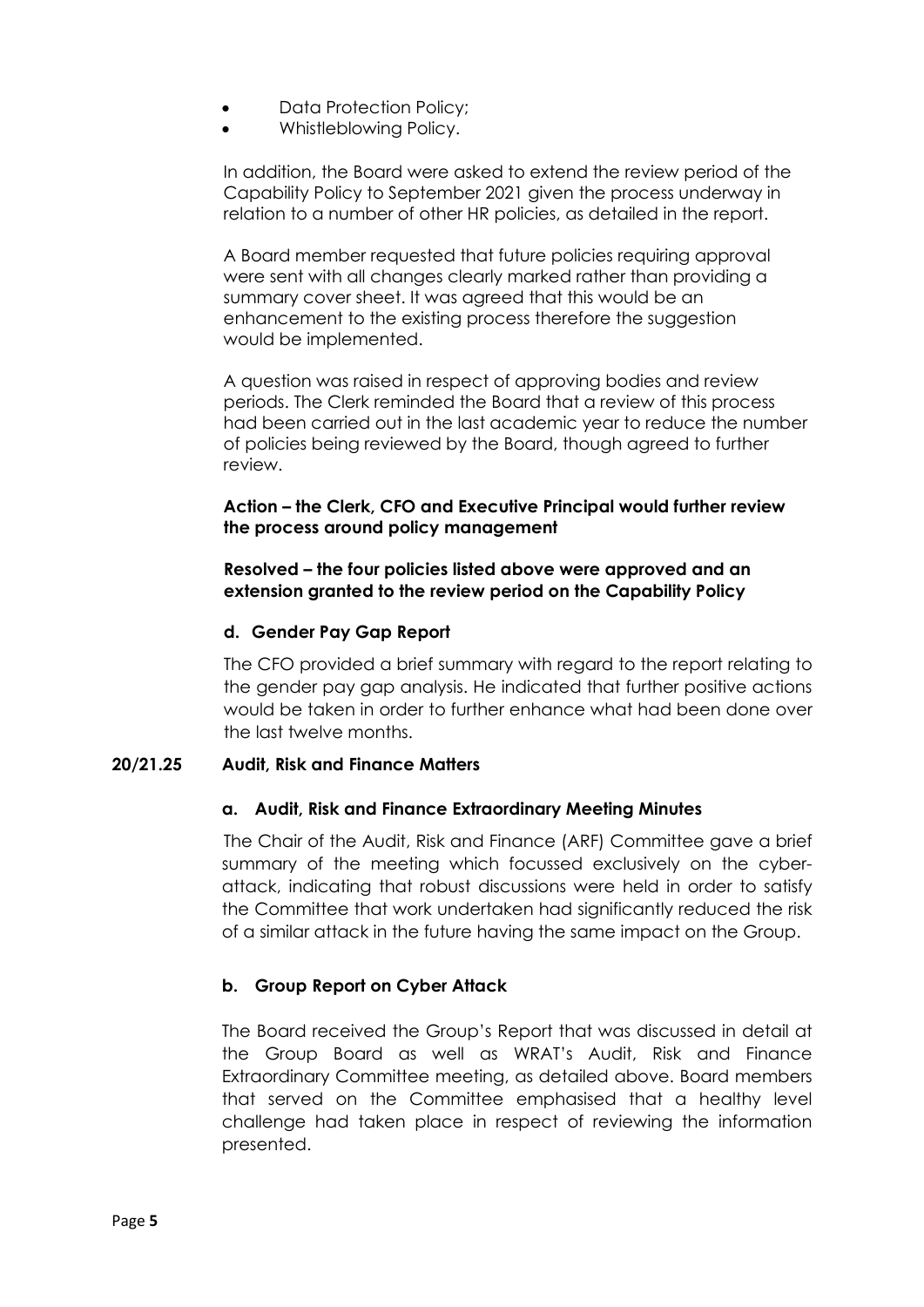The Board thanked the Committee for their diligence around this matter.

# **c. Risk Register**

The latest Risk Register was received and considered.

A question was raised in respect of attendance. The Executive Principal advised that all academies were peer reviewing practices around attendance and identifying the best strategies for mitigating future risks. The Board requested that this be reflected in the risk register.

# **Action – the Executive Principal to update the Risk Register**

### **d. Financial Performance Report as at 31 December 2020**

The Board received and noted the Financial Performance Report as at 31 December 2020 which was summarised by the CFO.

A question was raised in respect of the year to date variance analysis, which was responded to by the CFO. He emphasised that the forecast had been based upon the expectation that academies remained open following the Xmas break and therefore would be adjusted accordingly in future reports. He emphasised that no material differences were expected.

#### **e. LWA expansion**

The Board received and noted the Leeds West Academy Expansion Plans. The CFO provided a brief overview of the report.

The CFO indicated that Board approval for a contractor would be required in due course.

A Board member suggested that the tender process consider company values and desire for young people's learning, which was acknowledged by the CFO.

In response to a question regarding the risk around securing planning approval, it was reported that due consideration had been given environmental sustainability and aesthetically pleasing building design as part of the planning process which were key factors in gaining approval.

A question was raised with regard to the appointment of project management consultants, which was responded to by the CFO. He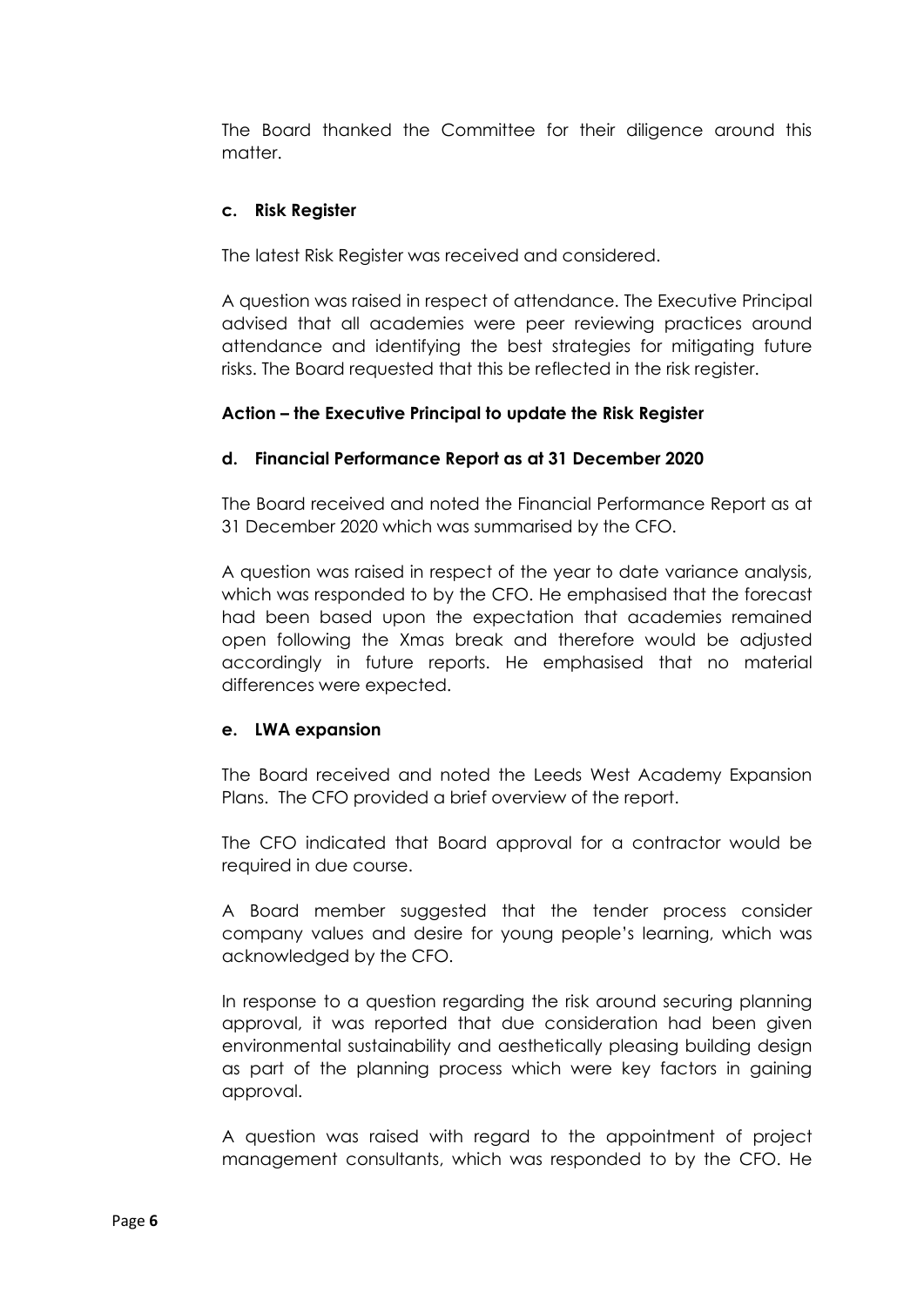assured the Board that the chosen firm had been highly recommended.

#### **20/21.26 Executive, Operational and Communication Updates**

#### **a. Executive Principal's Report**

The Board received, discussed and noted the EP's Report, which included a presentation around nurturing talent.

A number of questions were raised regarding preparing students for the future, which were responded to by the Executive Principal. It was agreed that further in-depth discussion was required, therefore the Clerk agreed to arrange a separate session focussing exclusively on this matter.

### **Action – the Clerk to arrange a session focussing on Nurturing Talent**

The Executive Principal advised that endorsement of re-opening plans would be required before the end of the week therefore told the Board to expect an email which required a written resolution.

A Board member requested an update in relation to the process for GCSEs this year. The EP agreed to circulate with the re-opening plans.

### **Action – the EP would circulate re-opening plans and an update regarding GCSEs before the end of the week**

The Board noted that a query had been raised with regard to students in Alternative Provision, outside of the meeting, which was being responded to by the EP.

# **b. CEO's Update and communications between meetings**

The CEO thanked the Board for the resolutions agreed between meetings.

Erica Hiorns reminded the Board of the email circulated between meetings in relation to the continuation of Pete Wheelan as the Trust's Academy Improvement Partner (AIP). The Board were asked to consider priorities for Term 3. It was agreed that LAB Chairs, in consultation with Principals, were better placed to agree the priorities.

**Action – EH to liaise with LAB Chairs who would determine Term 3 priorities for the AIP** 

**20/21.27 a. Any other business**

No other business was discussed

#### **b. Workplan**

The Board received and noted the workplan.